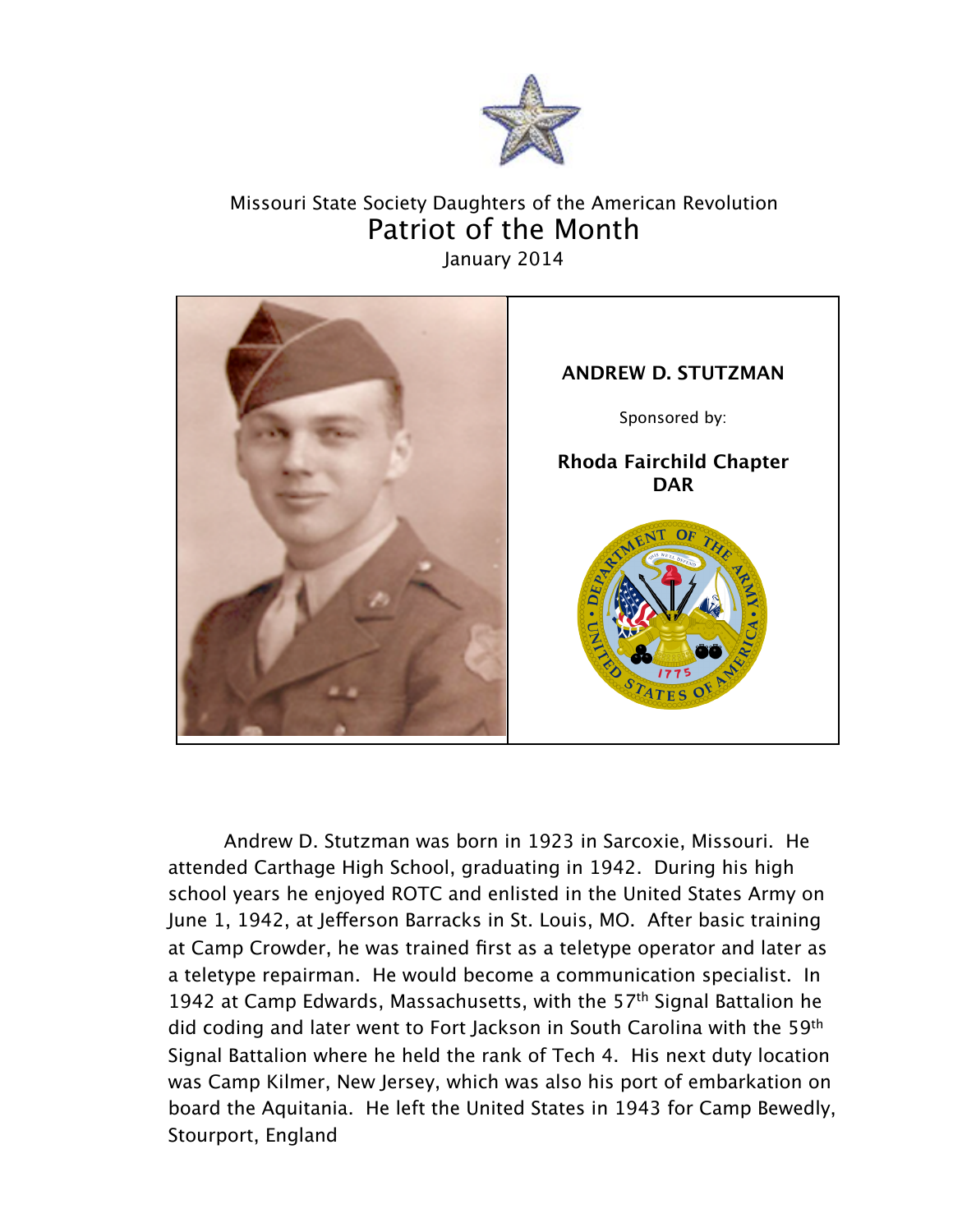The 59th Battalion lived in a hospital in England preparing for the Normandy Invasion. On the 8 June they landed on Utah Beach. From there the Battalion moved to Brest, France, where Andy worked in Corps Headquarters doing code work and taking care of the security of the code machines. In August 1944, near Brest, Andy was wounded in action. He was given leave and spent some time in Mont Saint Michel, France. While in France, the men lived in camps called cigarette camps. Andy was in the "Lucky Strike" camp.

The Battalion moved on following General Patton. They convoyed all the way through Paris to Bastogne, Belgium, where the Battle of the Bulge took place. It was a very cold winter. The Battalion continued on to Germany where they found a concentration camp named Ohrdruf, located near Weimar, Germany. This camp was the first Nazi concentration camp liberated by the U. S. troops. They went on to Hof, Germany and while there the war ended.

A liberty ship brought the troops home. On arrival in New York Andy tells about how good the food was, steak and especially the milk. They all drank lots of milk! He was honorably discharged as Tech 4 grade Co A 50<sup>th</sup> AI Battalion at Jefferson Barracks, St. Louis, MO September 23, 1945. In 1950 he joined the Missouri Army National Guard and spent time at Camp Clark and Camp Crowder. He remained in the National Guard and served as an S2 of the 203<sup>rd</sup> Engineer Battalion, retiring June 5, 1971, as armor officer with the rank of Major. Andy spent 29 years in the military completing schooling for teletype operator, teletype repairman, signal school, armor school, and infantry course,, and corps institute (telegraph).

Andy received the Bronze Star for meritorious service in combat zone between June 1944 and March 1945, the Purple Heart for wounds received in action against the enemy on August 7, 1944 in France, five Battle Stars for Normandy, Ardennes, Central Europe, Northern France, and the Rhineland Campaign, the Good Conduct Medal, the European/ African/Middle Eastern Theatre Campaign Ribbon, and three overseas bars.

Andy married Elberta Nunns in 1945. They have two boys, Richard and Scott. Elberta passed away in 1966. In 1973 Andy married Jean Peterson. Andy worked for the telephone company, is a member of the Good Shepherd Lutheran Church, a charter member and past